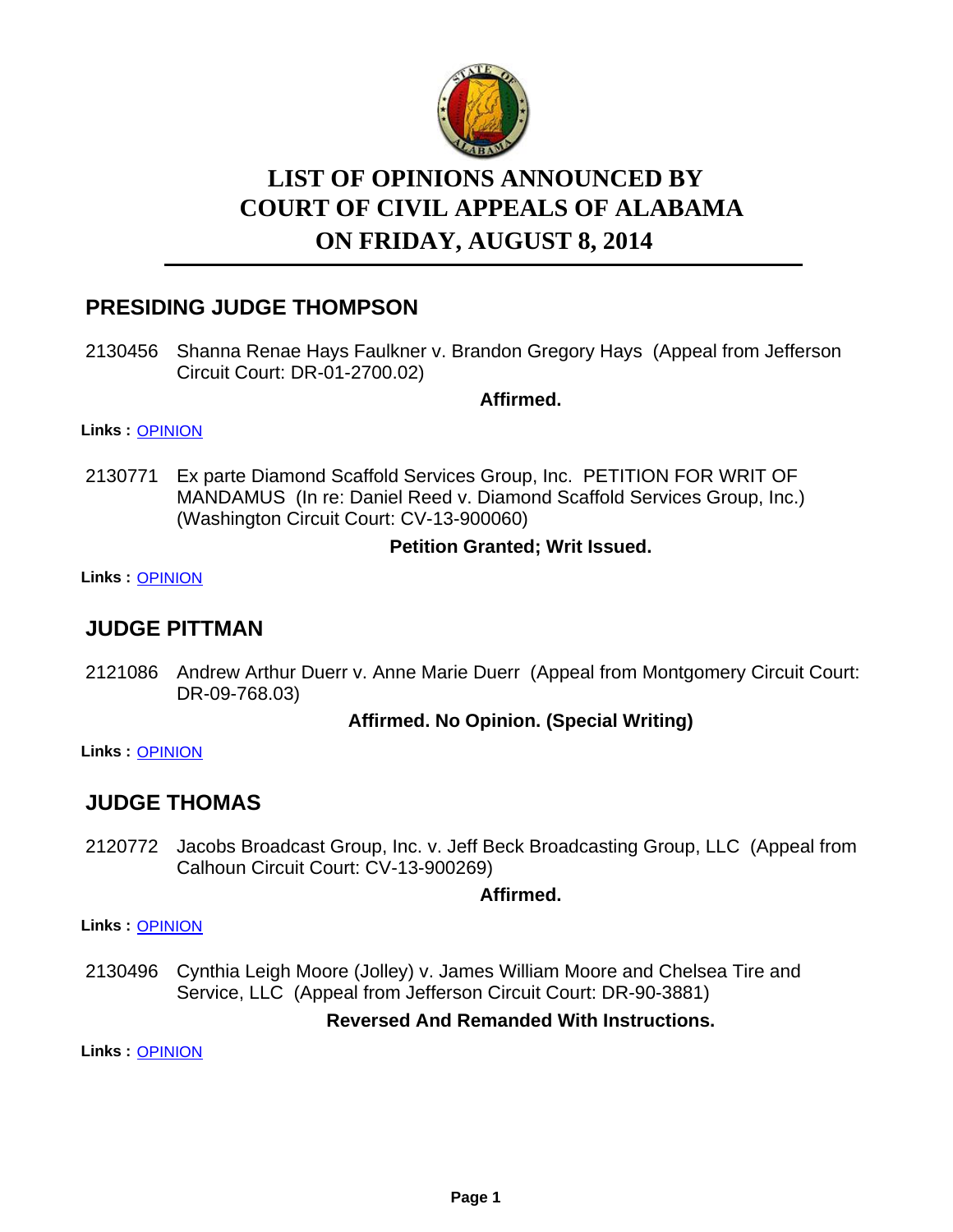## **JUDGE MOORE**

2130030 Deborah Ruth Herzog v. Kevin P. Stonerook (Appeal from Coffee Circuit Court: DR-12-74.01)

### **Appeal Dismissed With Instructions.**

#### **Links :** [OPINION](https://acis.alabama.gov/displaydocs.cfm?no=596977&event=44U0KIV87)

2130078 Victoria Shirley v. Tuscaloosa County Park and Recreation Authority (Appeal from Tuscaloosa Circuit Court: CV-12-901083)

### **Motion To Strike Denied; Reversed And Remanded.**

#### **Links :** [OPINION](https://acis.alabama.gov/displaydocs.cfm?no=596978&event=44U0KIVDU)

2130139 Dolores Owen, individually and as personal representative of the estate of Patricia Owen, deceased v. Tennessee Valley Printing Company, Inc., d/b/a The Decatur Daily (Appeal from Morgan Circuit Court: CV-11-900327)

#### **Affirmed.**

#### **Links :** [OPINION](https://acis.alabama.gov/displaydocs.cfm?no=596979&event=44U0KIVJH)

2130268 Lucinda Pickett-Robinson v. The Estate of Joseph Robinson, deceased (Appeal from Montgomery Circuit Court: CV-12-906)

#### **Appeal Dismissed With Instructions.**

#### **Links :** [OPINION](https://acis.alabama.gov/displaydocs.cfm?no=596981&event=44U0KIW9I)

2130348 Alabama Department of Labor v. Latrese Davis (Appeal from Montgomery Circuit Court: CV-13-251)

### **Reversed And Remanded.**

#### **Links :** [OPINION](https://acis.alabama.gov/displaydocs.cfm?no=596982&event=44U0KIWGF)

2130390 Limestone County Department of Human Resources v. Deborah Long, as guardian ad litem for D.R., a minor child (Appeal from Limestone Juvenile Court: JU-09-160.02)

### **Reversed And Remanded With Instructions.**

**Links :** [OPINION](https://acis.alabama.gov/displaydocs.cfm?no=596983&event=44U0KIWM2)

2130546 L.T. v. W.L. and C.L. (Appeal from Hale Probate Court: 19-7)

### **Reversed And Remanded With Instructions.**

**Links :** [OPINION](https://acis.alabama.gov/displaydocs.cfm?no=596986&event=44U0KIX54)